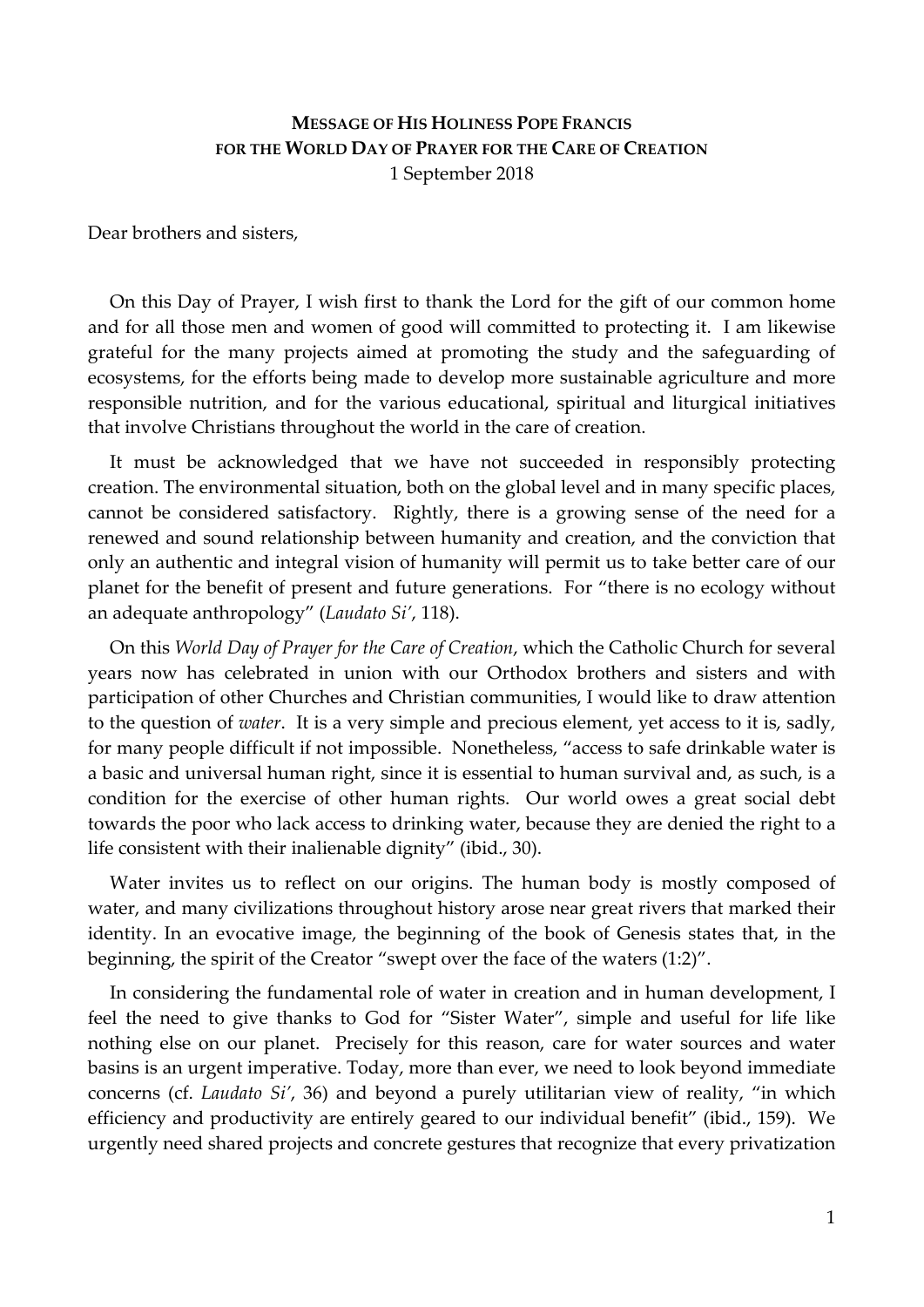of the natural good of water, at the expense of the human right to have access to this good, is unacceptable.

For us Christians, water represents an essential element of purification and of life. We think immediately of baptism, the sacrament of our rebirth. Water made holy by the Spirit is the matter by which God has given us life and renewed us; it is the blessed source of undying life. For Christians of different confessions, baptism also represents the real and irreplaceable point of departure for experiencing an ever more authentic fraternity on the way to full unity. Jesus, in the course of his mission, promised a water capable of quenching human thirst for ever (cf. *Jn* 4:14). He prophesied, "If any one thirst, let him come to me and drink (*Jn* 7:37). To drink from Jesus means to encounter him personally as the Lord, drawing from his words the meaning of life. May the words he spoke from the cross – "I thirst" (*Jn* 19:28) – echo constantly in our hearts. The Lord continues to ask that his thirst be quenched; he thirsts for love. He asks us to give him to drink in all those who thirst in our own day, and to say to them, "I was thirsty and you gave me to drink" (*Mt*  25:35). To give to drink, in the global village, does not only entail personal gestures of charity, but also concrete choices and a constant commitment to ensure to all the primary good of water.

I would like also to mention the issue of the seas and oceans. It is our duty to thank the Creator for the impressive and marvellous gift of the great waters and all that they contain (cf. *Gen* 1:20-21; *Ps* 146:6), and to praise him for covering the earth with the oceans (cf. *Ps*  104:6). To ponder the immense open seas and their incessant movement can also represent an opportunity to turn our thoughts to God, who constantly accompanies his creation, guiding its course and sustaining its existence (cf. St. John Paul II, Catechesis of 7 May 1986).

Constant care for this inestimable treasure represents today an ineluctable duty and a genuine challenge. There is need for an effective cooperation between men and women of good will in assisting the ongoing work of the Creator. Sadly, all too many efforts fail due to the lack of effective regulation and means of control, particularly with regard to the protection of marine areas beyond national confines (cf. *Laudato Si'*, 174). We cannot allow our seas and oceans to be littered by endless fields of floating plastic. Here too, our active commitment is needed to confront this emergency. We need to pray as if everything depended on God's providence, and work as if everything depended on us.

Let us pray that waters may not be a sign of separation between peoples, but of encounter for the human community. Let us pray that those who risk their lives at sea in search of a better future may be kept safe. Let us ask the Lord and all those engaged in the noble service of politics that the more sensitive questions of our day, such as those linked to movements of migration, climate change and the right of everyone to enjoy primary goods, may be faced with generous and farsighted responsibility and in a spirit of cooperation, especially among those countries most able to help.

Let us pray too, for all those who devote themselves to the apostolate of the sea, for those who help reflect on the issues involving maritime ecosystems, for those who